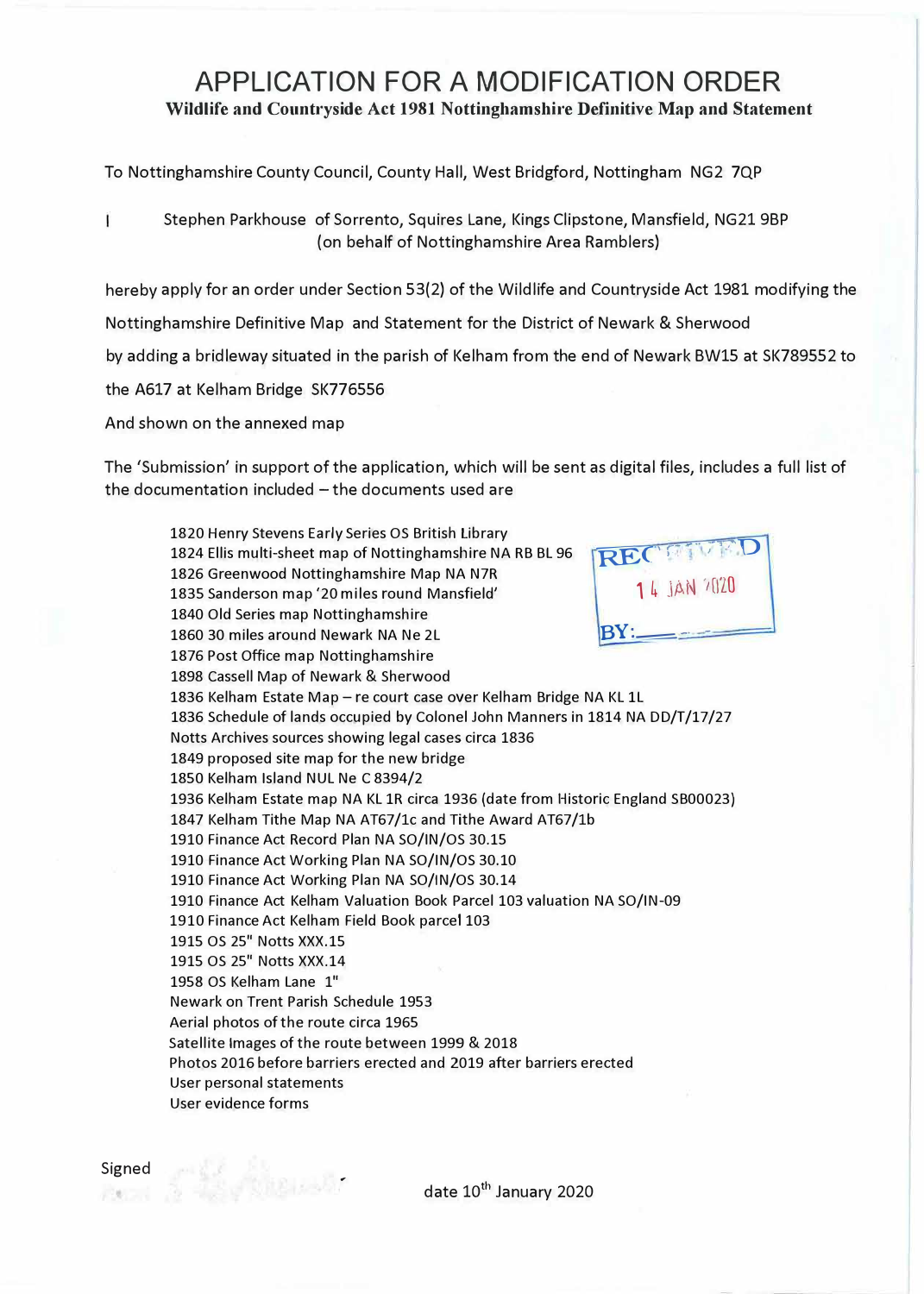## OS 6" 1900 printed at a scale of 1:6500